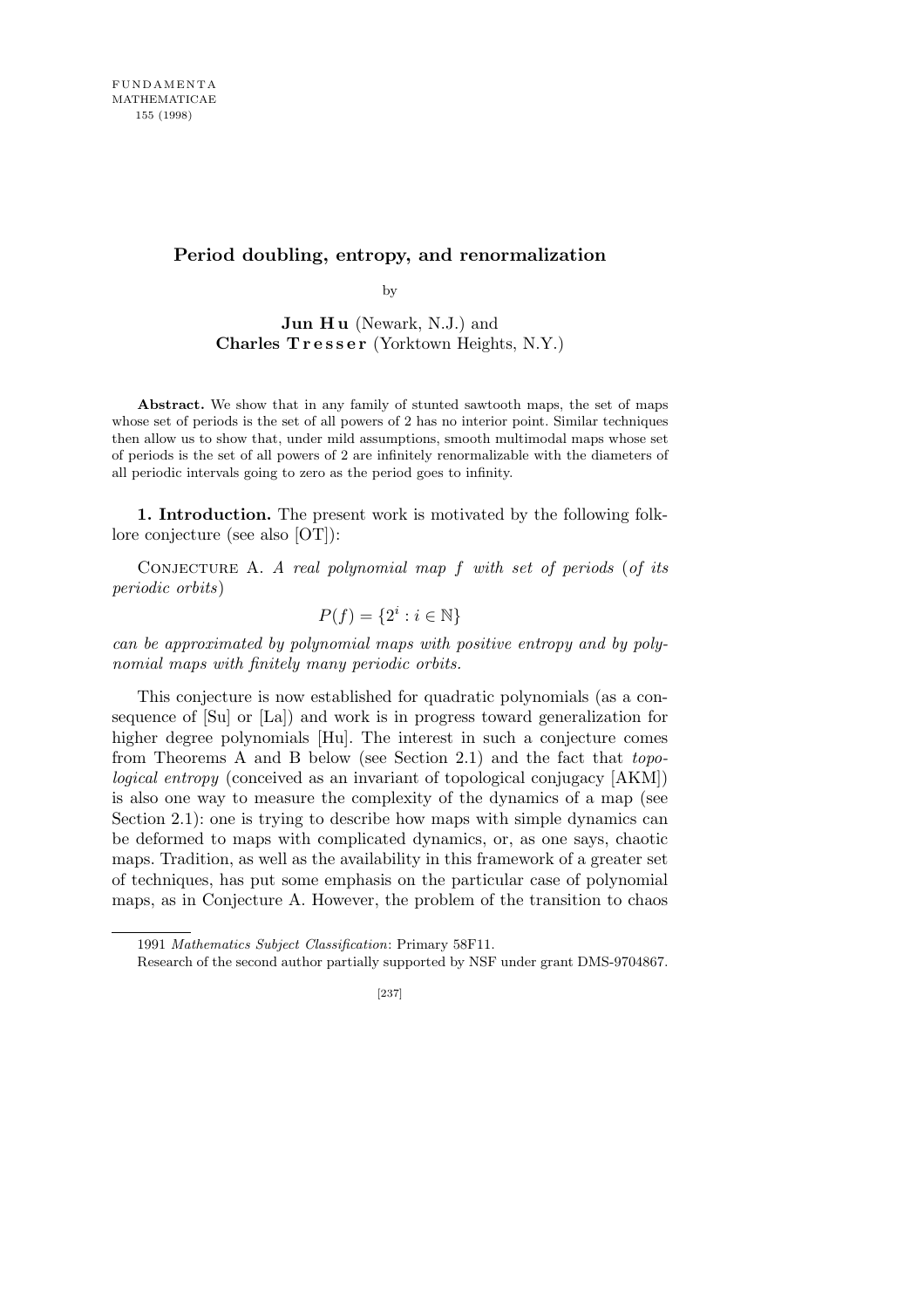is more generally interesting in the category of smooth maps, in particular smooth endomorphisms of the interval, for which we recall the following:

CONJECTURE B. All endomorphisms of the interval  $f \in C^k(I)$ ,  $k \geq 1$ , *with*  $P(f) = \{2^i : i \in \mathbb{N}\}\$ are on the boundary of chaos and on the boundary *of the interior of the set of zero entropy.*

The  $C^1$  version of this conjecture is formulated in [BH]. The  $C^0$  version has recently been proved to hold true: more precisely, the chaotic side of it is contained in [Kl] (in fact, it is easy to prove that infinite topological entropy is a generic property in  $C<sup>0</sup>(I)$ , compare [Ya]) and the zero entropy side is in [JS2].

We first show that any *stunted sawtooth map* (see Section 2.2) whose set of periods is the set of all powers of 2 can be approximated by stunted sawtooth maps with positive entropy and by stunted sawtooth maps with only finitely many periodic orbits (see Section 2.3). This result verifies the symbolic dynamic version of the above conjectures in the sense that stunted sawtooth maps carry all possible *kneading data* (see Section 2.2) of multimodal maps.

We also make a second step toward Conjecture A by proving that maps with  $P(f)$  as above which satisfy some smoothness conditions (and in particular polynomial maps) are *infinitely renormalizable* (see Section 2.4).

Sections 3 and 4 contain proofs of the results formulated in Section 2.

**Acknowledgements.** After we proved Theorem 1, several colleagues suggested we also provide proofs for the long overdue results in Theorems 2, 3, and 4. These results, which, as we shall see, are reasonably easy consequences of Theorems A to G, do not seem to have appeared in print. To the contrary, most if not all auxiliary results might be found, implicitly in the work of Sharkovskiı̆ and Misiurewicz, and in some explicit form in a combination of [BC], [Ge], [JS1], [JS2], and [Sm] (to just mention a few; see also the discussion at the beginning of *§*2*.*4). Both authors would like to specially thank Dennis Sullivan and Jean Marc Gambaudo for their constant interest and encouragement in this work. We thank the referee of an early version of this paper (which was circulated as Stony Brook Preprint 95/13) and Louis Block for pointing out some relevant references. We also thank this referee and Michał Misiurewicz for suggesting several improvements. The first author is grateful to the IMS at Stony Brook, the second one to IMPA, for their support and hospitality while part of this work was being done.

## **2. Preliminary definitions and results**

**2.1.** *Topological entropy of one-dimensional maps.* A point *x* is a *periodic point* of period *n* of a map *f* if  $f^{i}(x) \neq x, 0 < i < n$ , and  $f^{n}(x) = x$ . The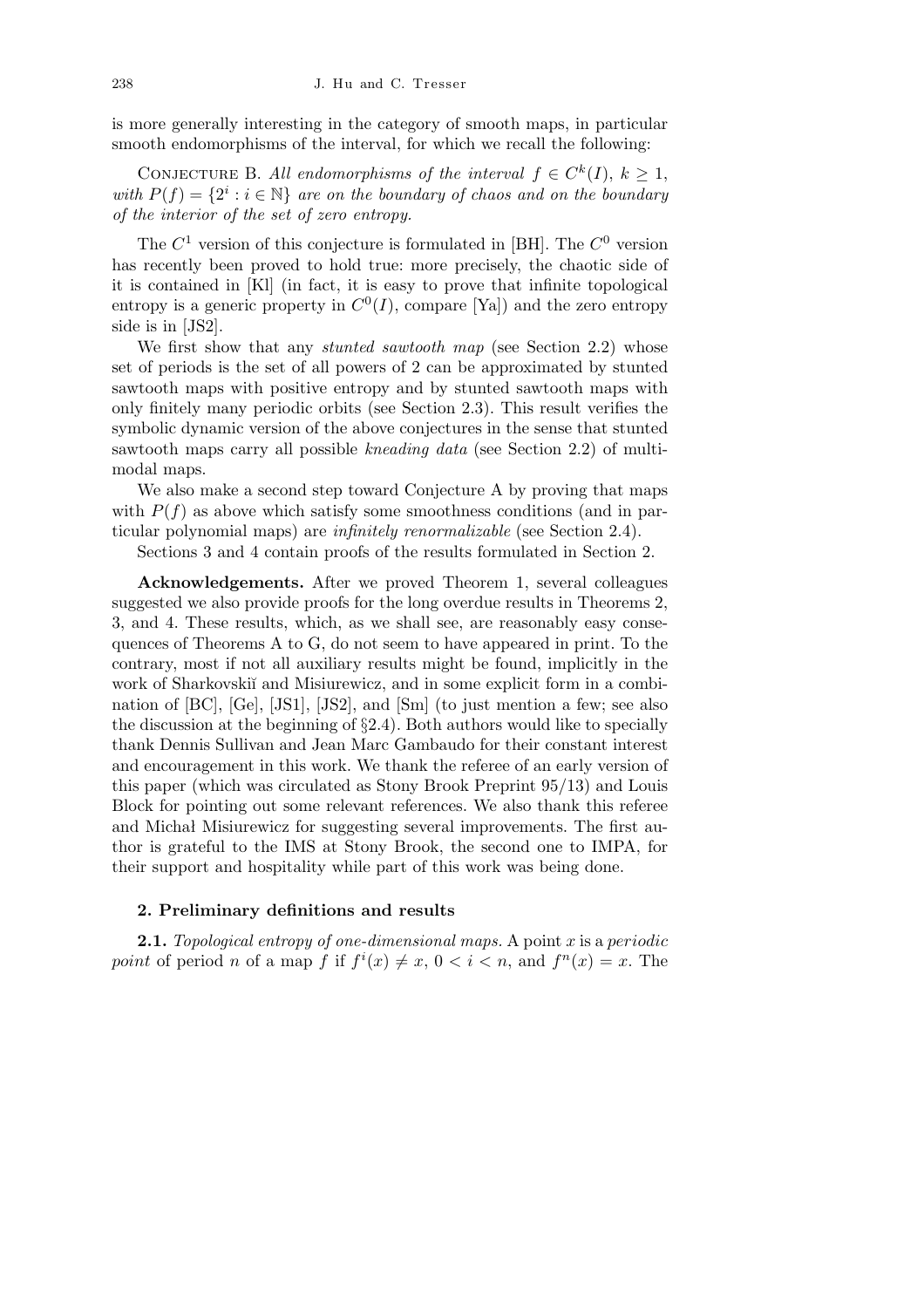orbit of *x* is then called a *periodic orbit* (of period *n*). If  $n = 1$ , then *x* is also called a *f ixed point*. If the orbit of *x* contains a periodic orbit but *x* is not a periodic point, we say that *x* is *pre*-*periodic*.

The *topological entropy*  $h(f)$  of a continuous map  $f$  on a compact metric space *X* with metric *d* can be defined as follows [Bo]. Given  $\varepsilon > 0$ ,  $n \in \mathbb{N}$ , we say a subset  $S \subset X$  is  $(n, \varepsilon)$ -separated if

 $x, y \in S$ ,  $x \neq y \Rightarrow \exists m : 0 \leq m < n$  such that  $d(f^m(x), f^m(y)) > \varepsilon$ .

Set  $H(f, n, \varepsilon)$  to be the maximal cardinality of  $(n, \varepsilon)$ -separated sets. Then

$$
h(f) = \lim_{\varepsilon \to 0} \limsup_{n \to \infty} \frac{1}{n} \log H(f, n, \varepsilon).
$$

For maps on an interval, the following result gives a necessary and sufficient condition for the positivity of topological entropy.

THEOREM A ([BF], [M1]). *A map*  $f \in C^{0}(I)$  *has positive topological entropy if and only if it has a periodic point whose period is not a power of* 2*.*

REMARK 1. The "if" part is from [BF], the "only if" part from [M1].

From Theorem A and Theorem 3 of [BH], one gets the following (see also the discussion following Theorem 3 in [BH]):

THEOREM B. In the space  $C^k(I)$ ,  $k \geq 1$ , of  $C^k$  endomorphisms of an *interval I*, *if a map f is on the boundary of positive topological entropy then the set*  $P(f)$  *of its periods is*  $\{2^i : i \in \mathbb{N}\}\$ . The same is true for f on the *boundary of the interior of the set of maps with zero topological entropy.*

Remark 2. Conjectures A and B are about the converse of Theorem B.

We next give two other necessary and sufficient conditions for the positivity of topological entropy, which will be important tools for us. This requires some more terminology.

So let  $f \in C^{0}(I)$  and *p* be a fixed point of *f*. A point *x* of *I* belongs to the *unstable manifold*  $W^u(p, f)$  of *p* if, for every neighborhood *V* of *p*,  $x \in f^{n}(V)$  for some positive integer *n*. It is easy to check that  $W^{u}(p, f)$  is connected and invariant under *f*. A point  $x \in I$  is a *homoclinic point* of *f* if there is a periodic point *p* of *f* of period *n* such that  $x \neq p, x \in W^u(p, f^n)$ and  $f^{mn}(x) = p$  for some  $m \in \mathbb{N}$  (see [Bl1]).

THEOREM C ([Bl1]). *A map*  $f \in C^{0}(I)$  *has positive topological entropy if and only if it has a homoclinic point.*

Let *O* be a periodic orbit of  $f \in C^{0}(I)$  of period  $m \geq 2$ , with *m* a power of 2. Block calls *O simple* if for any subset  $\{q_1, \ldots, q_n\}$  of *O*, where *n* divides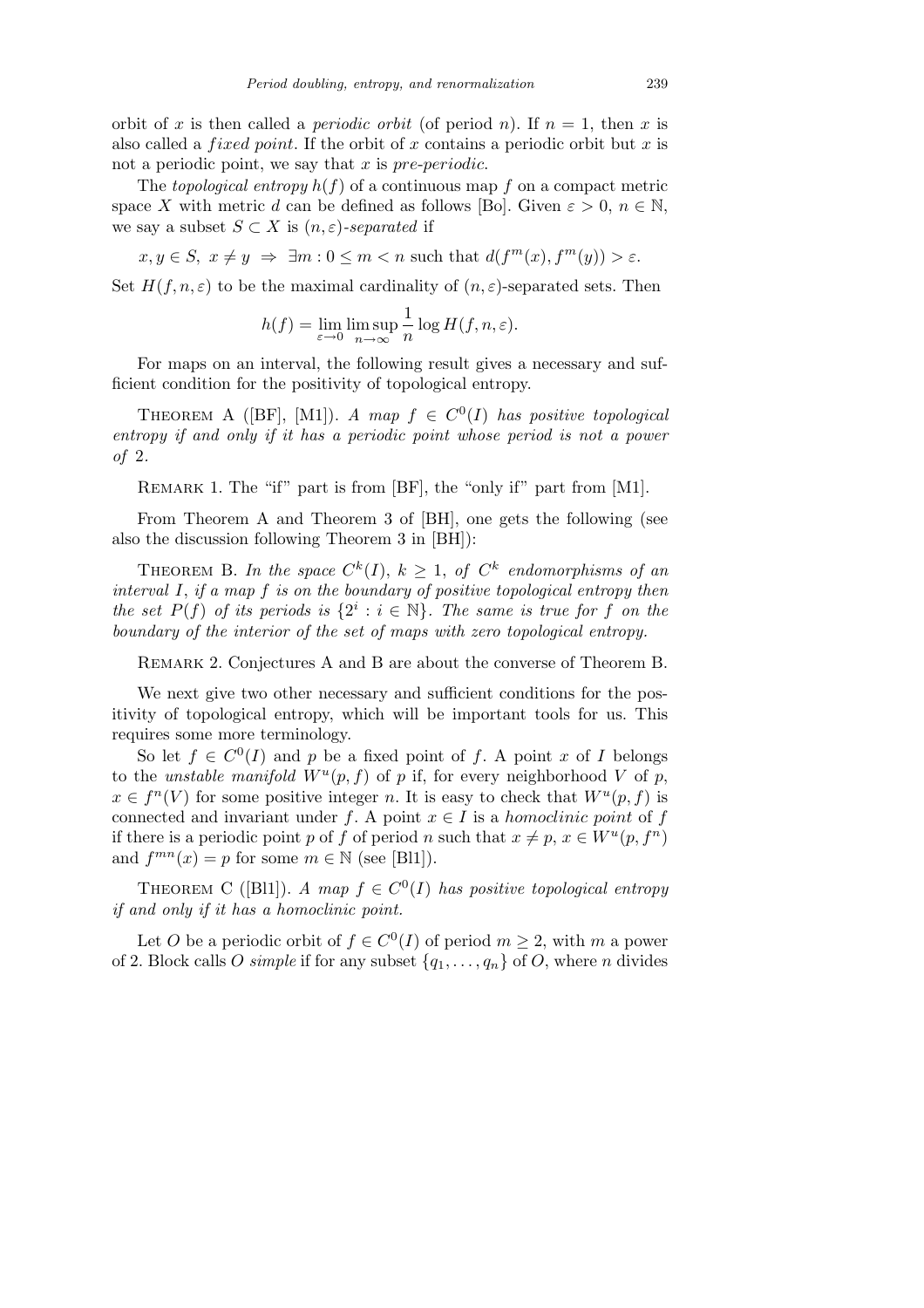*m* and  $n \geq 2$ , and any positive integer *r* which divides *m* and is such that  ${q_1, \ldots, q_n}$  is a periodic orbit of  $f^r$  with  $q_1 < \ldots < q_n$ , we have

$$
f^r(\{q_1,\ldots,q_{n/2}\})=\{q_{n/2+1},\ldots,q_n\}.
$$

THEOREM D ([Bl2]). *A map*  $f \in C^{0}(I)$  *has zero topological entropy if and only if all its periodic orbits are simple.*

REMARK 3. For a simple periodic orbit and any  $i \in \{1, \ldots, n\}$ , if *s* is a power of 2, then  $f^s(q_i)$  cannot belong to the open interval bounded by  $q_i$ and  $f^{2s}(q_i)$ . When  $s=1$  this is a direct consequence of the definition; the general case follows inductively from the fact that any simple periodic orbit of f of period  $m \geq 2$  splits into two simple periodic orbits of  $f^2$  of period *m/*2.

**2.2.** *Multimodal and stunted sawtooth maps.* Consider a continuous map  $f: I \to I$  where  $I = [c_0, c_{d+1}]$ . For  $d \geq 0$ , assume there are points  $c_i$ ,  $0 < i < d+1$ , with  $c_i < c_{i+1}$  for  $0 \leq j \leq d$  such that f is monotone on each *lap*  $[c_i, c_{i+1}]$ , and not monotone on any segment of the form  $[c_i, c_{i+2}]$ . Such a map is then called *d-modal* or *multimodal* with *modality d* (one says *amodal* if  $d = 0$ , *unimodal* if  $d = 1$ , and then *bimodal*, and so on). The maximal interval  $[a_i, b_i]$   $(i \in 1, \ldots, d)$  containing  $c_i$  on which  $f$  is constant is called a *turning interval* and, more precisely, a *plateau* if  $a_i < b_i$ , and a *turning point* if  $a_i = b_i$ . The map *f* being given, one may prefer to choose the points  $c_i$  such that, for all  $i \in 1, \ldots, d$ ,  $c_i = (a_i + b_i)/2$ .

The *shape* of a *d*-modal map is the alternating sequence of  $d+1$  signs, starting with either +1 or *−*1 according as the map is increasing or decreasing on its initial lap. The *i*-ordered collection of signs

$$
sign(f^n(c_i) - c_j) \in \{-1, 0, 1\}
$$

for  $n > 0$  and  $1 \leq i, j \leq d$  with *j* fixed is the *j*th *kneading sequence* of *f*. The *j*-ordered collection of kneading sequences is the *kneading invariant* of *f*. By the *kneading data* associated with a *d*-modal map *f* we mean its shape together with its kneading invariant (for more on kneading theory, we refer to [MiT], [BORT] and [MiTr]). One might wish to first understand at the symbolic level some questions one formulates for polynomials or smooth maps. It is in fact more practical to consider continuous families of *d*-modal maps rich enough to exhibit all possible kneading data for *d*-modal maps, yet significantly easier to be studied than smooth maps. Such families exist, and we next recall the construction of one of them.

By the *sawtooth map* of shape  $s_1 \ldots s_{d+1}, s_i \in \{+1, -1\}, s_{i+1} = -s_i$  $d \geq 1$ , we mean the unique map  $S_d : I \to I$  which is piecewise linear with slopes  $s_1(d+1), s_2(d+1), \ldots, s_{d+1}(d+1)$  (*d* + 1 alternate values). This is a *d*-modal map with topological entropy  $log(d+1)$ , the largest possible value for *d*-modal maps.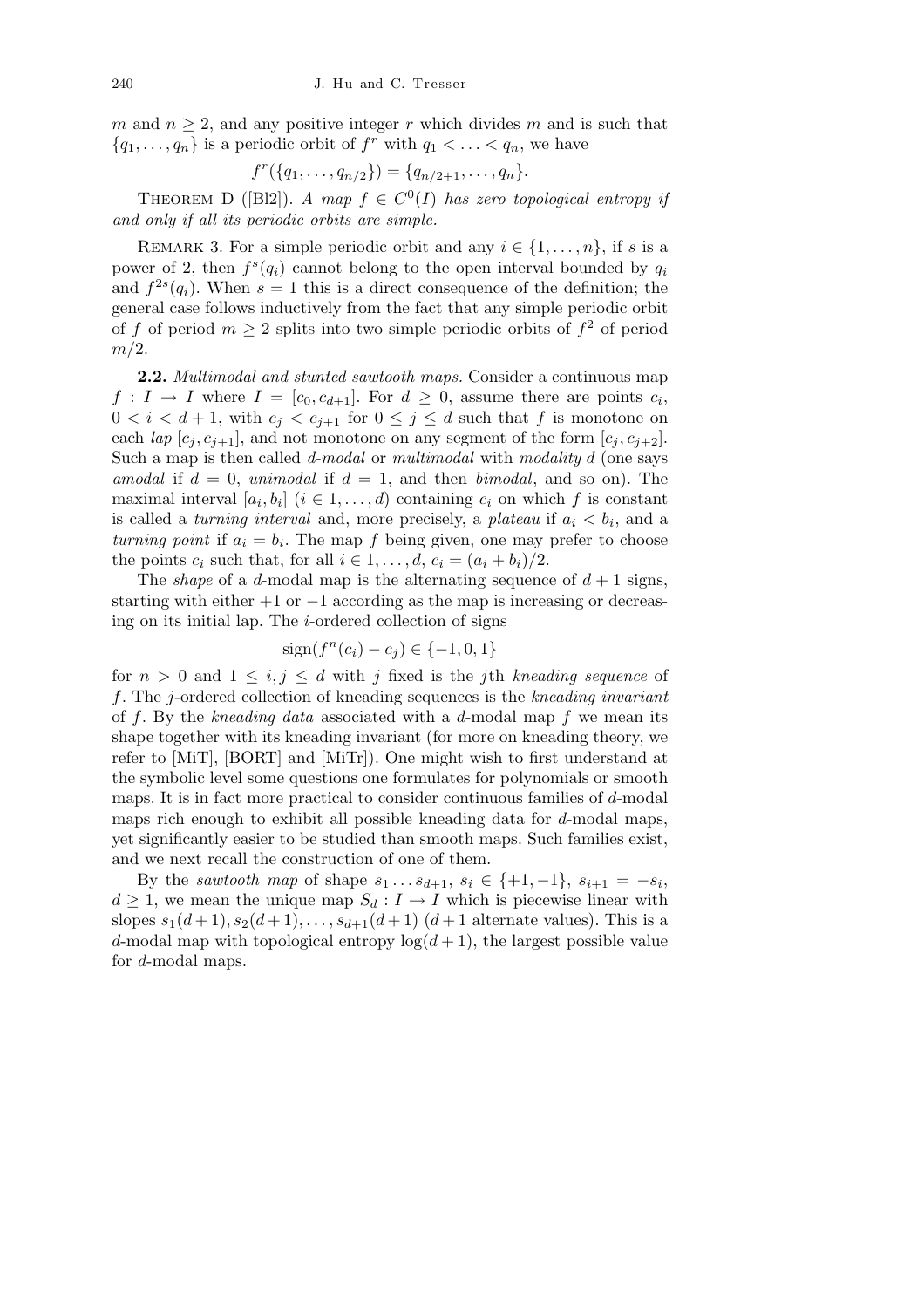Given any *critical value vector*  $w = (w_1, \ldots, w_d)$  satisfying

$$
(w_j - w_{j+1}) \cdot s_{j+1} < 0, \quad w_j \in I, \ j = 1, \dots, d-1,
$$

we obtain the *stunted sawtooth map*  $S_w$  from  $S_d$  as follows: on the pair of intervals of monotonicity of  $S_d$  separated by  $c_j$ , for  $j = 1, \ldots, d$ , we set  $S_w = \min(S_d, w_j)$  if  $c_j$  is a maximum, and  $S_w = \max(S_d, w_j)$  if  $c_j$  is a minimum. In particular, every turning point of  $S_w$  is also a turning point of *Sd*, and *S<sup>w</sup>* and *S<sup>d</sup>* coincide at such points.

Remark 4. The endpoints of *I* are periodic or pre-periodic points of *S<sup>d</sup>* and of  $S_w$ , hence all turning points of  $S_d$  and of  $S_w$  are pre-periodic.

The *d*-parameter family of stunted sawtooth maps  $S_w$  is complete in the following sense:

Theorem E ([DGMT], [MiTr]). *For any d-modal map f there is a canonical d-modal stunted sawtooth map S<sup>w</sup> which has exactly the same kneading data as f.*

**2.3.** *The first main result*

THEOREM 1. *Suppose*  $S_w$  *is a stunted sawtooth map with*  $P(S_w) = \{2^i : S_w\}$  $i \in \mathbb{N}$ *}. Then for any*  $\varepsilon > 0$ *, there exist w*<sup>*'*</sup> *and w*<sup>*''*</sup> *with*  $|w' - w| < \varepsilon$  *and*  $|w'' - w| < \varepsilon$  *such that*  $h(S_{w'}) > 0$  *and*  $S_{w''}$  *has only finitely many periods.* 

COROLLARY 1. *The set*  $\{w : P(S_w) = \{2^i : i \in \mathbb{N}\}\}\$  has no interior *point.*

REMARK 5. Let  $f_i, i \in \{1, 2, 3\}$ , be three *d*-modal maps of same shape with kneading invariants

$$
K_i = \{K_{i,1},\ldots,K_{i,d}\}.
$$

Assume that  $P(f_2) = \{2^n : n \in \mathbb{N}\}\$ and that, with the usual order on kneading sequences (see, e.g., [BORT]),

$$
K_{1,j} < K_{2,j} < K_{3,j} \quad \text{if } s_j = +,
$$
\n
$$
K_{1,j} > K_{2,j} > K_{3,j} \quad \text{if } s_j = -,
$$

for  $1 \leq j \leq d$ . The proof of Theorem 1 implies that  $f_1$  has only finitely many periods and that  $f_3$  has positive topological entropy: this follows from Theorem E and the fact that any permutation allowed by some kneading data is realized by some periodic orbit of any stunted sawtooth map with the same kneading data (such matter is discussed, e.g., in [MiTr]).

**2.4.** *Renormalization.* Another purpose of this paper is to prove that, under some mild smoothness assumptions, the maps *f* with  $P(f) = \{2^i : i \in \mathbb{N}\}\$ are infinitely renormalizable. More precisely, we prove here the infinite renormalizability property needed for the description of the boundary of chaos in [Hu] and the definitions are formulated accordingly.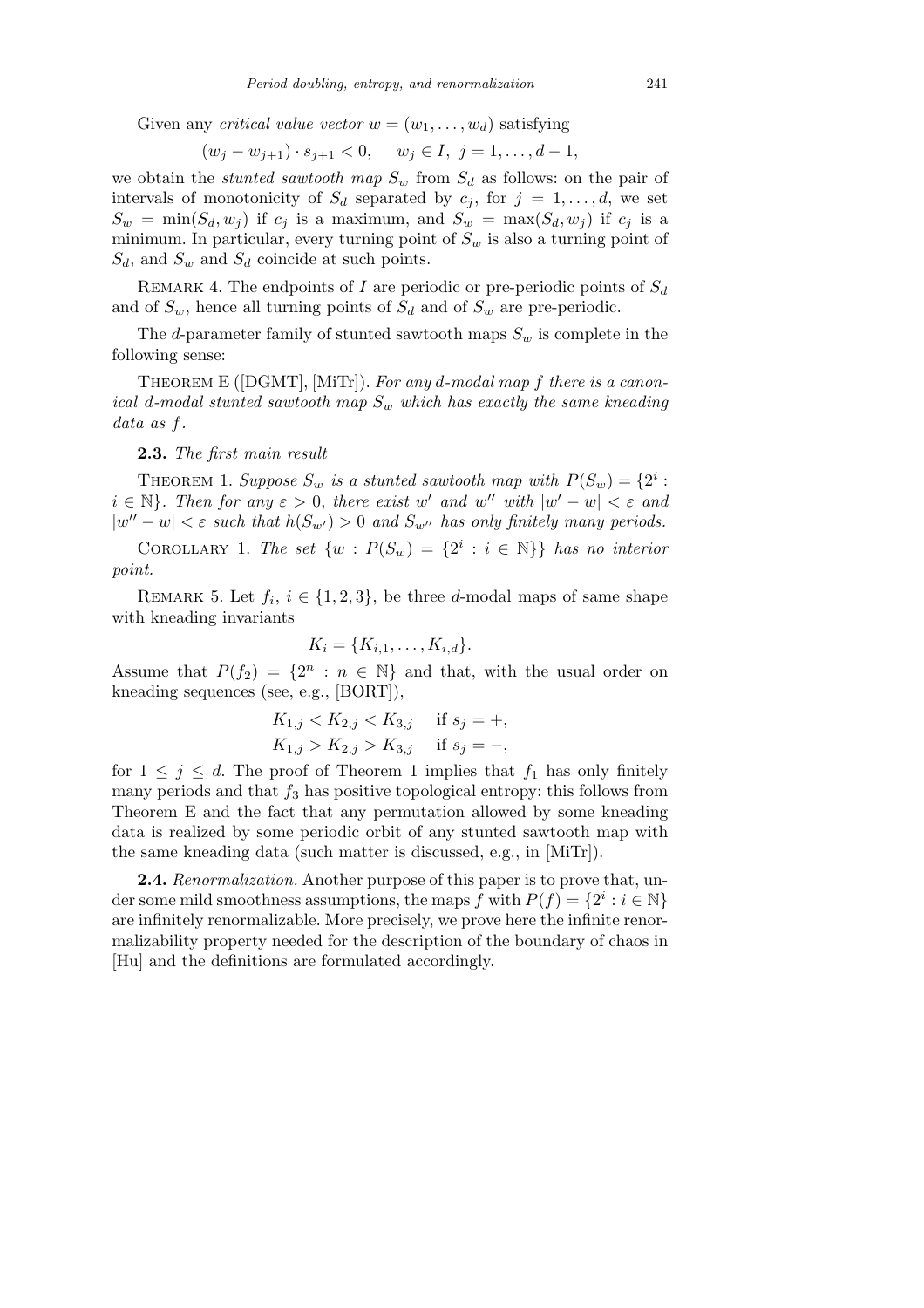Let *I* be an interval. A map  $f: I \to I$  is called *renormalizable* if there exists a proper subinterval *J* of *I* and an integer *p* such that

(1)  $f^{i}(J)$ ,  $i = 0, 1, ..., p - 1$ , have no pairwise interior intersection,  $(2)$   $f^p(J) = J$ .

Then  $f^p|_J: J \to J$  is called a *renormalization* of f. A map  $f: I \to I$  is *weakly infinitely renormalizable* if there exists an infinite sequence  $\{I_n\}_{n=1}^{\infty}$ of nested intervals and a strictly increasing sequence  $\{u(n)\}_{n=1}^{\infty}$  of integers such that  $f^{u(n)}|_{I_n}: I_n \to I_n$  are renormalizations of  $f$ . A map  $f: I \to I$ is *infinitely renormalizable* if it is weakly infinitely renormalizable and the maximal diameter of the intervals  $I_n$ ,  $f(I_n), \ldots, f^{u(n)-1}(I_n)$  tends to zero as  $n \to \infty$ .

Chapter VI of [BC] contains a discussion which seems close to what we need to prove, in the general case of continuous maps. With that much generality the diameter condition is not necessarily true. Furthermore, the techniques of Block and Coppel allow one to impose  $u(n) = 2^n$  but the equality of (2) is replaced by

 $(2')$   $f^p$ (*J*) ⊃ *J*.

To the contrary, the methods in [Su] and [Hu] require

 $(2'')$   $f^p(J) \subseteq J$ ,

and that the diameters of the intervals  $I_n$ ,  $f(I_n)$ , ...,  $f^{u(n)-1}(I_n)$  tend to zero as  $n \to \infty$ .

The referee of the first version of the present paper suggested that multimodal maps with  $P(f) = \{2^i : i \in \mathbb{N}\}\$ are weakly infinitely renormalizable with  $u(n) = 2^n$  in the above notations; during the Spring of 1997, we became aware that this result appears in Theorem 3.5 of [Sm]. Knowing this result would have spared us from proving Lemma 2 and Corollary 3. Discussions with several colleagues seem to prove that Sm<sup>{ta}</sup>'s result was unfortunately overlooked by many of us: it was called to our attention by Jean Marc Gambaudo after one of his students gave a very elementary proof of it  $[So]$  (Smital, like us, uses the full strength of  $[M2]$ ). Our methods show the weak infinitely renormalizable property and the diameter condition simultaneously but only allow us to have  $u(n) = 2^{n+k}$  for some  $k \geq 0$ . This is all that is needed in [Su] or [Hu]. Nevertheless, it is worth mentioning that, combined with the result of [Sm] (see also [So]), our Theorems 2, 3, and 4 also remain true with the stronger specification that the sequence  $\{u(n)\}_{n=1}^{\infty}$ is taken as  $u(n) = 2^n$ .

Let  $f \in C^{0}(I)$ . An open interval  $J \subset I$  is called a *wandering interval* of *f* if

1.  $f^{n}(J) \cap f^{m}(J) = \emptyset$  for any  $n \neq m, n, m \in \mathbb{N}$ , and

2.  $f^{n}(J)$  does not converge to a periodic orbit.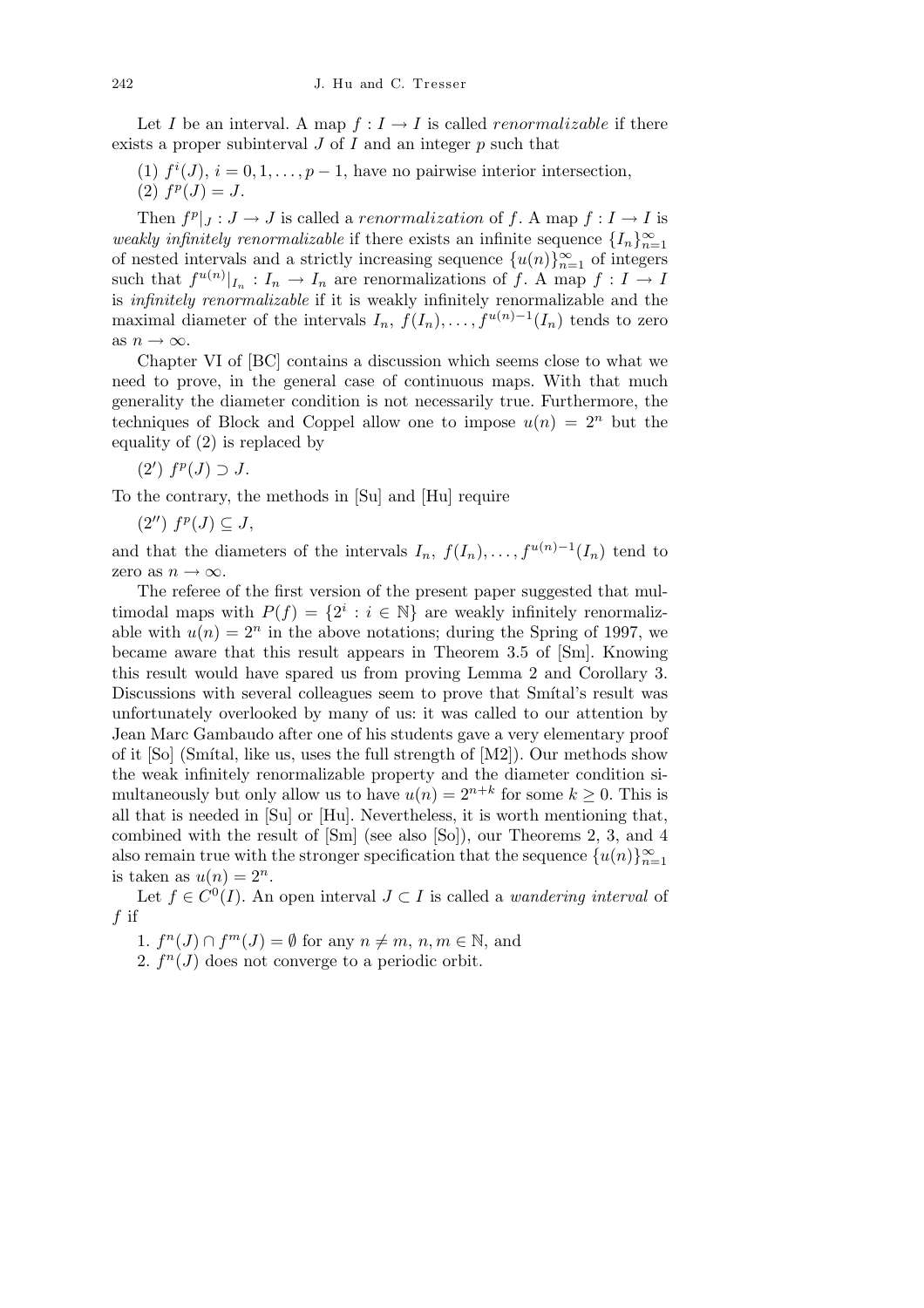We shall get the results we seek for smooth maps as corollaries of the following abstract result:

THEOREM 2. Assume the multimodal map  $f : I \rightarrow I$  with  $P(f) =$  ${2^i : i \in \mathbb{N}}$  *has no wandering intervals and no plateaus. Then f is infinitely renormalizable.*

Let  $f: I \to I$  be a map which is not constant on any open set. We say that *f* belongs to *Γ*(2) if

(a)  $f$  is  $C^2$  away from the critical points;

(b) for every critical point  $x_0$  of  $f$  there exists  $\alpha > 1$ , a neighborhood  $U(x_0)$  of  $x_0$  and a  $C^2$ -diffeomorphism  $\phi: U(x_0) \to (-1,1)$  such that  $\phi(x_0)$  $= 0$  and

$$
f(x) = f(x_0) \pm |\phi(x)|^{\alpha}, \quad \forall x \in U(x_0).
$$

Notice that any map in *Γ*(2) is necessarily multimodal.

THEOREM F ([MMS]). *Any*  $f \in \Gamma(2)$  *has no wandering interval.* 

Combining this result with Theorem 2 yields:

THEOREM 3. Any map  $f \in \Gamma(2)$  with  $P(f) = \{2^i : i \in \mathbb{N}\}\$ is infinitely *renormalizable.*

In particular, we also have:

THEOREM 4. Any real polynomial map  $f$  with  $P(f) = \{2^i : i \in \mathbb{N}\}\$ is *infinitely renormalizable.*

REMARK 6. Using results from [HS], the smoothness condition in Theorem F can be relaxed, which allows a proof of Theorem 3 with relaxed smoothness condition for multimodal maps.

Using more language from kneading theory, one could formulate a conjecture corresponding to Theorems 2 to 4 for general renormalizations (not just those at the boundary of chaos). Such a generalization completely escapes the methods of the present paper.

**3. Proof of Theorem 1.** For any  $f \in C^0(I)$  with  $P(f) = \{2^i : i \in \mathbb{N}\},\$ we let  $\Delta_i(f)$  be the set of accumulation points of the periodic points of *f* we field  $\Delta_j(f)$  be the set of accumulation points of the periodic points of f<br>with period greater than or equal to  $2^j$ , and set  $\Delta(f) = \bigcap_{j=0}^{\infty} \Delta_j(f)$ . Clearly, *∆*(*f*) is not an empty set. Furthermore, we have:

LEMMA 1. Let  $f: I \to I$  be a multimodal map with  $P(f) = \{2^i : i \in \mathbb{N}\}.$ *Then no point in*  $\Delta(f)$  *is periodic and hence*  $\Delta(f)$  *is not a finite set.* 

P r o o f. Let  $p \in \Delta(f)$  be a periodic point of period  $2^n$ . Define  $q = f^{2^n}$ . Then *p* is a fixed point of *g*. Look at the map *g* near *p*. Because *f* has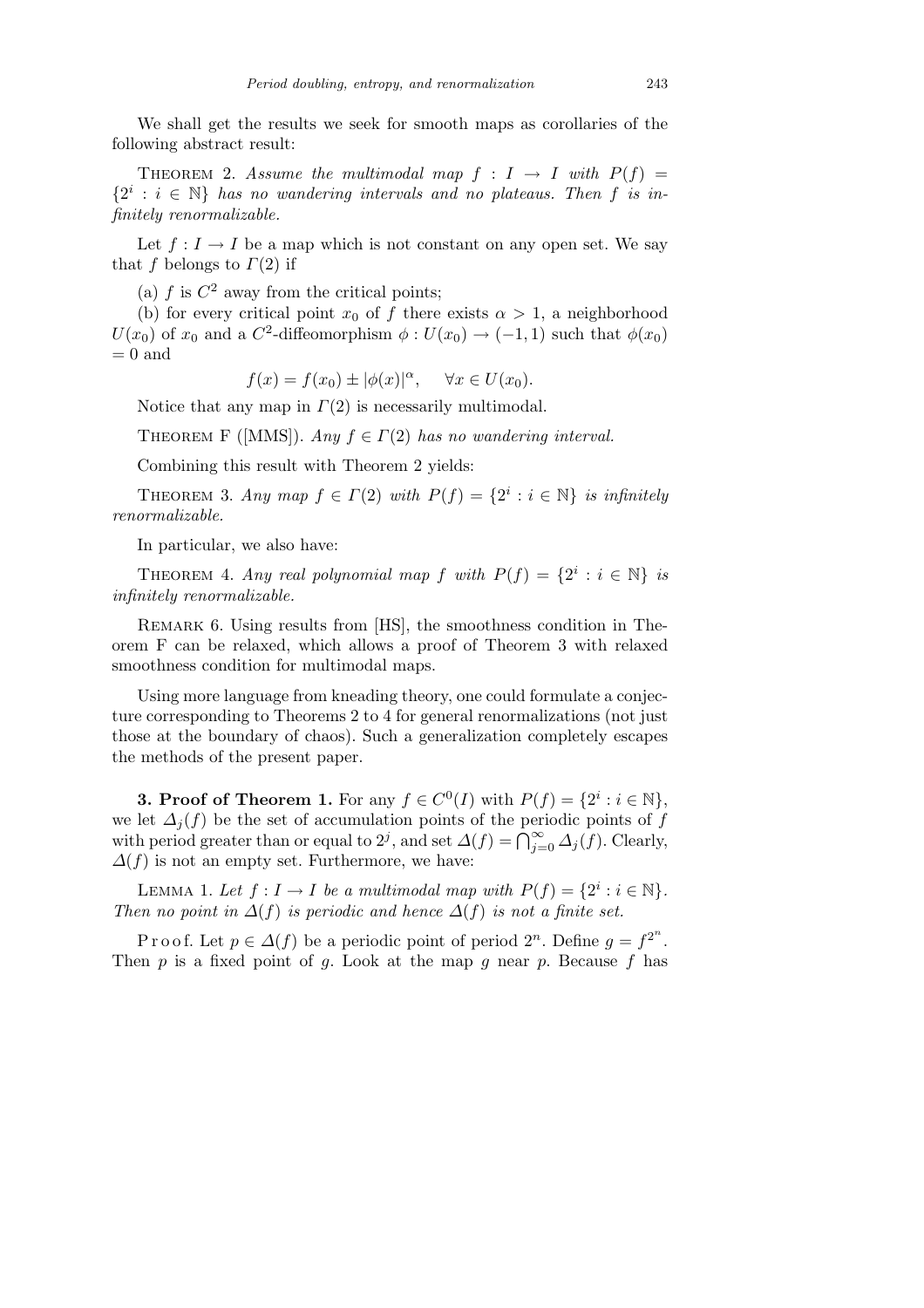isolated turning intervals, so does *g*. Hence there are only three types of local behaviors for *g* near *p*:

1. *g* is monotone in a small neighborhood of *p*; if *g* is monotone reversing then  $g^2$  is monotone preserving in a small neighborhood of  $p$  and we rename g the map  $g^2$ .

2. *p* is in the interior or at the end of one of the plateaus of *g*.

3. *p* is a turning point of *g*.

Let  $x \neq p$  be close enough to p. Either  $q(x) = p$  or  $q(x)$  belongs to the open interval bounded by x and  $g^2(x)$ . From Theorem D and Remark 3 we conclude that *x* cannot belong to a periodic orbit with period greater than  $2^n$ .

REMARK 7. Lemma 1 is false in  $C^0(I)$ : examples with  $\Delta(f)$  reduced to a point are easily provided if *f* is allowed to have infinitely many turning points.

Let  $\Sigma = \{0,1\}^{\mathbb{N}}$  and let  $\sigma$  stand for the *adding machine*, i.e., the map  $\sigma$ :  $\Sigma \to \Sigma$  defined by  $\sigma(x_i)_{i=0}^{\infty} = (y_i)_{i=0}^{\infty}$ , where  $y_i = 1 - x_i$  if  $x_j = 1$  for all  $j < i$  and  $y_i = x_i$  otherwise. The following result is proved in [M2].

THEOREM G ([M2]). Let  $f \in C^{0}(I)$  be a continuous map with  $P(f) =$  ${2^i : i \in \mathbb{N}}$ *. Suppose that K is an infinite closed invariant set of f which supports an ergodic f-invariant non-atomic probability measure. Then there exists a continuous map*  $h: K \to \Sigma$  *such that* 

$$
h\circ f=\sigma\circ h.
$$

*Furthermore*,  $h^{-1}(s)$  *contains at most two points for any point*  $s \in \Sigma$ *.* 

REMARK 8. The following information about  $K$  can be found in the proof of Theorem G in [M2]. The set *K* can be expressed as a disjoint union  $K = K_0 \cup K_1$ , where the supporting intervals [ $K_0$ ] and [ $K_1$ ] of  $K_0$  and  $K_1$  are disjoint and  $f(K_i) = K_{1-i}$ , where  $i = 0, 1$ . Hence  $K_0$  and  $K_1$  are invariant under  $f^2$ . Furthermore,  $K_0$  and  $K_1$  have the same bisections under  $f^2$  and so on. Thus one can express *K* as the disjoint union

$$
K = \bigcup_{j=1}^{2^n} K_j^{(n)}
$$

for  $n \in \mathbb{N}$ . Therefore at least one point of each *fiber*  $h^{-1}(s)$ ,  $s \in \Sigma$ , is recurrent.

Remark 9. Fom the proof of Theorem G in [M2], one also finds out that there exists a fixed point *p* of *f* in the gap between  $[K_0]$  and  $[K_1]$ .

Remark 10. It follows from Lemma 1 and Theorem G that, under the assumptions of Lemma 1, there exists a set  $K \subset \Delta(S_w)$  as in Theorem G.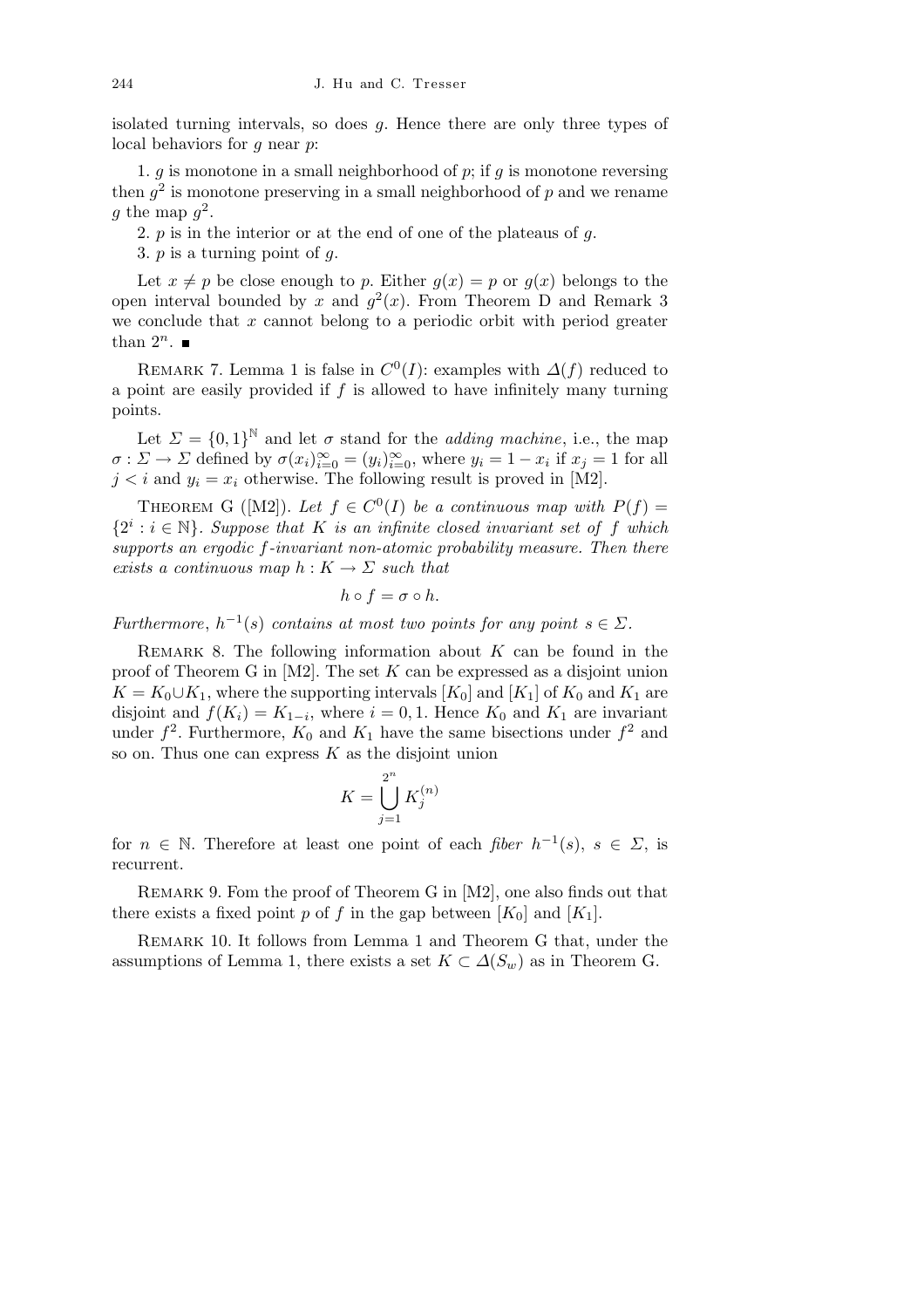LEMMA 2. Suppose that  $S_w$  is a stunted sawtooth map with  $P(S_w)$  =  ${2^i : i \in \mathbb{N}}$ *. Let*  $E_0(S_w)$  *be the set consisting of the endpoints of the plateaus of*  $S_w$ ,  $E_1(S_w)$  *be the set consisting of the endpoints of I and the turning points of*  $S_w$ , and put  $E(S_w) = E_0(S_w) \cup E_1(S_w)$ . Then  $\Delta(S_w) \cap E(S_w) =$  $\Delta(S_w) \cap E_0(S_w) \neq \emptyset$ .

Proof. Since the endpoints of *I* are periodic or pre-periodic and all turning points of  $S_w$  (if any) are pre-periodic (see Remark 4), by Lemma 1 they are not in  $\Delta(S_w)$ . Thus  $\Delta(S_w) \cap E_1(S_w) = \emptyset$  so that it only remains to prove that  $\Delta(S_w) \cap E(S_w) \neq \emptyset$ . Since the topological entropy of  $S_d$  is  $\log(d+1) > 0$ , we must have  $S_w \neq S_d$  and therefore  $E_0(S_w)$  is not empty.

Suppose that the intersection of  $\Delta(S_w)$  and  $E(S_w)$  is empty and let  $\varepsilon > 0$  stand for the distance  $d(\Delta(S_w), E(S_w))$ . Let  $K \subset \Delta(S_w)$  be as in Theorem G (see also Remark 10). Clearly,  $d(K, E(S_w)) > \varepsilon$ . By Remark 8, we can choose a point  $x \in K$  which is recurrent. By Theorem G, there exists  $l = 2^k$ ,  $k \geq 1$ , such that  $|f^l(x) - x| < \frac{1}{8}$  $\frac{1}{8}\varepsilon$ . Again by Theorem G and Remark 8, one can choose this point *x* so that  $f^l(x) > x$ . Let *V* be the largest neighborhood of x on which  $f^l$  is monotone. The slope of  $f^l$  on V is  $d^l$  and clearly  $V \supset (x - \varepsilon/d^l, x + \varepsilon/d^l).$ 

Assume first that  $f^l$  is orientation preserving on *V*. Since  $f^l(x) > x$  and *f l x* −  $\frac{7}{8}$ ιme nr;<br><mark>ξ</mark>ε/d<sup>l</sup>)  $= f^{l}(x) - \frac{7}{8}$  $\frac{7}{8}\varepsilon \, < \, x + \frac{1}{8}$  $rac{1}{8}\varepsilon - \frac{7}{8}$  $\frac{7}{8}\varepsilon = x - \frac{3}{4}$  $f^{l}(x) - \frac{7}{8}\varepsilon < x + \frac{1}{8}\varepsilon - \frac{7}{8}\varepsilon = x - \frac{3}{4}\varepsilon < x - \varepsilon/d^{l}$ , there exists a point  $p \in (x - \frac{7}{8})$  $\frac{7}{8}\epsilon \leq x + \frac{7}{8}\epsilon - \frac{7}{8}\epsilon = x - \frac{7}{4}\epsilon \leq x - \frac{7}{8}a$ , there  $\frac{7}{8}\epsilon/d^l, x$  such that  $f^l(p) = p$ . The unstable manifold  $W^u(p, f^l)$  of  $f^l$  at  $p$  clearly contains  $(p, x + \varepsilon/d^l)$  and  $(x - \varepsilon/d^l, p)$ , hence also  $(p, f^{l}(x) + \varepsilon)$  and  $(f^{l}(x) - \varepsilon, p)$ . Let *W* be the largest neighborhood of  $f^{l}(x)$ on which  $f^l$  is monotone. Then  $W^u(p, f^l) \supset W \supset (f^l(x)-\varepsilon/d^l, f^l(x)+\varepsilon/d^l)$ . It follows easily from Theorem G that  $f^l(f^l(x)) < f^l(x)$  (this is the limiting version of Remark 3), which implies that neither *x* nor *p* belongs to *W*. It is plain that one of  $f^l(f^l(x) - \varepsilon/d^l)$  and  $f^l(f^l(x) + \varepsilon/d^l)$  is equal to  $f^l(f^l(x)) - \varepsilon < f^l(x) - \varepsilon < x + \frac{1}{8}$  $\frac{1}{8}\varepsilon - \varepsilon = x - \frac{7}{8}$  $\frac{7}{8} \varepsilon < p$ . Since  $f^l(x) > x > p$ , this implies that there exists  $y \in (x, f^l(x) + \varepsilon/d^l) \subset W^u(p, f^l)$  such that  $y \neq p$ and  $f^{\ell}(y) = p$ . This means that *y* is a homoclinic point, a contradiction. If  $f^l$  is orientation reversing on *V*, one proceeds similarly.

*Proof of Theorem 1.* For any  $\varepsilon > 0$ , we push up a little bit all the concave down plateaus and push down a little bit all the concave up plateaus to get another stunted sawtooth map  $S_{w'}$  with  $|w - w'| < \varepsilon$  (in fact, one can only move the plateaus which have at least one of their endpoints in  $E(S_w) \cap \Delta(S_w)$ ). We will show that  $S_{w'}$  has positive topological entropy. Since every periodic orbit of  $S_w$  which has no point in the interior of any plateau of  $S_w$  is also a periodic orbit of  $S_{w}$ , we have  $\Delta(S_w) \subset \Delta(S_{w}^0)$ . Clearly,  $\Delta(S_w) \cap E(S_{w'}) = \emptyset$ . By the proof of Lemma 2,  $S_{w'}$  has a homoclinic point, and hence, by Theorem C, it has positive topological entropy.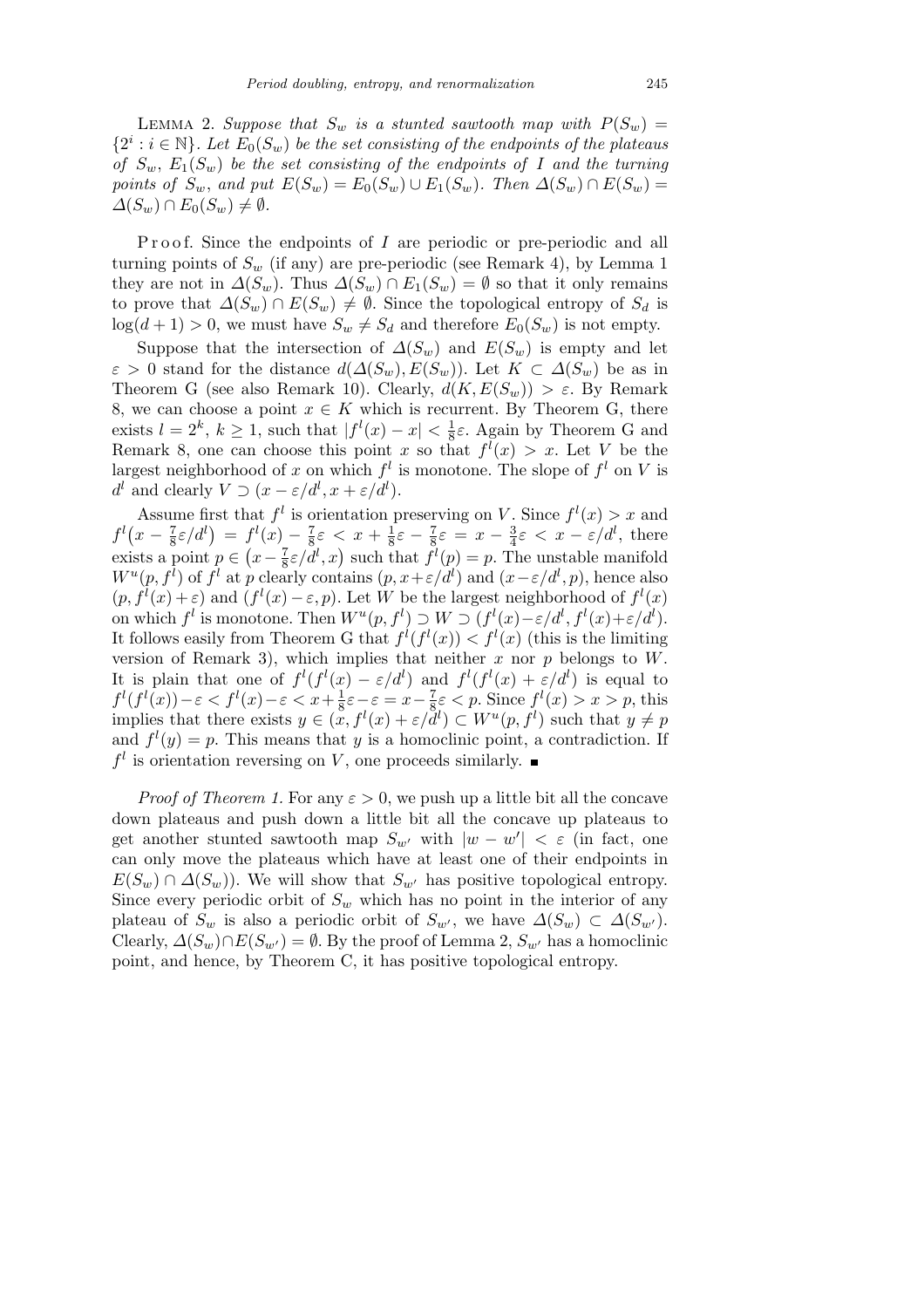We next push down a little bit all concave down plateaus and push up a little bit all concave up plateaus to get another stunted sawtooth map  $S_{w}$ <sup>*n*</sup> with  $|w - w''| < \varepsilon$ . Suppose that  $P(S_{w''}) = \{2^i : i \in \mathbb{N}\}\$ . We can then use the previous argument comparing  $S_w$  to  $S_{w'}$  to compare now  $S_{w''}$  to  $S_w$ , and conclude that  $S_w$  has positive topological entropy, a contradiction.  $\blacksquare$ 

## **4. Proof of Theorem 2**

 $L$ **EMMA 3.** Suppose  $f$  ∈  $C^0(I)$  with  $P(f) = \{2^i : i \in \mathbb{N}\}\$  and assume there *exists a set K as in Theorem* G. *Then with the notations of Remark* 8 *and for each*  $j \in \{0, 1\}$ , *there exists a periodic point q of f with period*  $m \in \{1, 2\}$ *in the gap between*  $[K_0]$  *and*  $[K_1]$  *such that*  $W^u(q, f^2)$  *contains*  $[K_j]$ *.* 

P r o o f. By Remark 9, there exists a fixed point p of f in the gap between  $[K_0]$  and  $[K_1]$ . Assume for instance that  $K_1$  is to the right of  $K_0$ . For  $j = 1$ , let  $s = \inf\{x : x \in K_1\}$  and consider the map  $f^2$  on the interval  $[p, s]$ . The point  $p$  is also a fixed point of  $f^2$ . Let  $q$  be the largest fixed point of  $f^2$  in  $[p, s]$ . Because of Lemma 1,  $q \neq s$  and then  $f^2(y) > y$  for any *y* ∈  $(q, s)$ . Clearly,  $f^2(K_1)$  ⊂  $K_1$  and  $f^2(s) > s$ . Therefore *s* is in  $W^u(q, f^2)$ and the same holds true for  $[K_1]$  by connectivity. The case  $j = 0$  is treated similarly.  $\blacksquare$ 

From Theorem G and Lemma 3, one has

COROLLARY 2. Suppose  $f \in C^0(I)$  with  $P(f) = \{2^i : i \in \mathbb{N}\}\$ and assume *there exists a set K as in Theorem G, with*  $K = \bigcup_{j=1}^{2^n} K_j^{(m)}$  $j^{(m)}$ ,  $n \in \mathbb{N}$ . Then for *any*  $n \in \mathbb{N}$  *there exists a periodic point p of period m, where*  $m \in \{2^n, 2^{n+1}\},$ whose orbit is contained in the set  $\bigcup_{j=1}^{2^n} [K_j^{(n)}]$  $\bigcup_{j=1}^{(n)}$   $\big] \setminus \bigcup_{j=1}^{2^{n+1}}$   $[K_j^{(n+1)}]$  $\int_j^{(n+1)}$  *and such that*  $W^{u}(p, f^{m})$  *contains some*  $K_{j}^{(n+1)}$ *, where*  $1 \leq j \leq 2^{n+1}$ *.* (*n*+1)

LEMMA 4. *Assume a multimodal map*  $f: I \to I$  *with*  $P(f) = \{2^i : i \in \mathbb{N}\}\$ *has no wandering interval and no plateau. Let K be as in Theorem* G*. Then the semi-conjugacy h in Theorem* G *is actually a conjugacy.*

P roof. Suppose that *h* is not a conjugacy. Then by Theorem G there exists a point  $s \in \Sigma$  such that  $h^{-1}(s) = \{x, y\}$ ,  $x \neq y$ . We claim that  $h^{-1}(\sigma^n(s))$  contains a single point when *n* is large enough. Let  $I_n$  denote the supporting interval of  $h^{-1}(\sigma^n(s))$ ,  $n \geq 0$ . Since there are only finitely many turning points and the intervals  $I_n$ ,  $n \geq 0$ , are pairwise disjoint, there exists  $m > 0$  such that  $I_n$  contains no turning points for any  $n \geq m$ . If the claim is false, then  $I_m$  is a wandering interval, a contradiction. Therefore one can assume that  $f(x) = f(y)$ , where  $x, y \in K$  and  $x \neq y$ . We separate our considerations into three cases.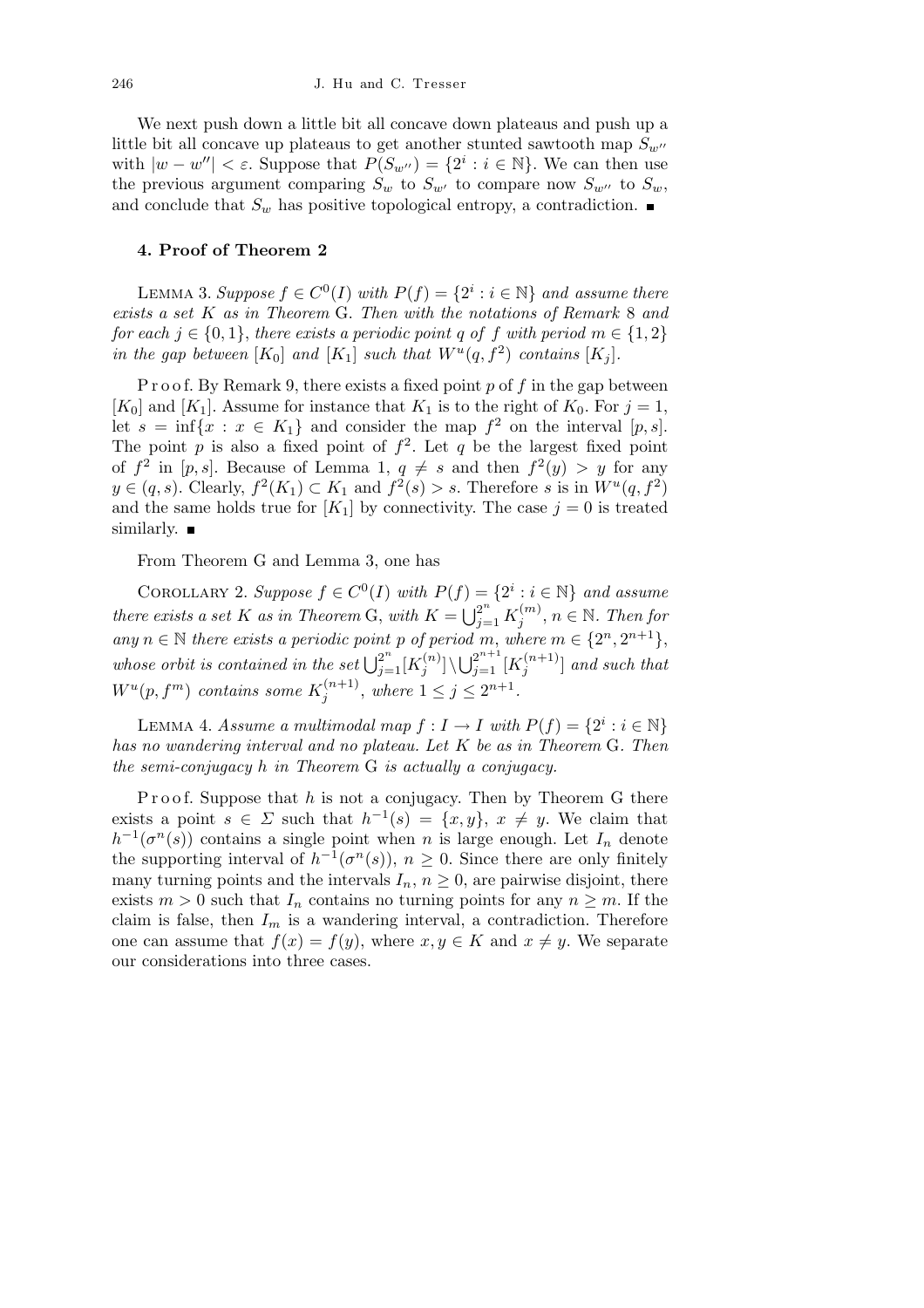Case 1. Suppose that *f* is orientation preserving in some neighborhoods of *x* and *y* (the proof is similar when *f* is orientation reversing near both *x* and *y*). By Corollary 2, there exists a periodic point *p* of *f* of period  $n = 2^k$ ,  $k > 0$ , such that the unstable manifold  $W^u(p, f^n)$  of  $f^n$  at p contains the interval  $[x, y]$ ,  $p$  is not in  $[x, y]$  and  $p$  is close enough to  $x$  or  $y$ . By continuity of f, when p is close enough to x (or q), then  $f(p)$  is very close to  $f(x) = f(y)$ . By the intermediate value theorem, there are at least two points  $a, b \in (x, y)$  such that  $f(a) = f(b) = f(p)$ . Then  $f^{n}(a) = f^{n}(p) = p$ . Hence *a* is a homoclinic point, a contradiction.

Case 2. Suppose that *f* is orientation preserving in a neighborhood of *x* and orientation reversing in a neighborhood of *y* (the proof is similar when the situation is reversed). Define  $x_t = f^t(x) = f^t(y)$ ,  $t \in \mathbb{N}$ . Let  $\{c_i\}_{i \in \alpha}$ denote the set of turning points of f, where  $\alpha$  is a finite set. Clearly there exists  $t_0 > 0$  such that  $K_{(t,i)} := (x_t, c_i) \cap K \neq \emptyset$  for any  $t \geq t_0$ . In the interval  $(x, y)$  we select *v* and *w* near *x* and *y* respectively with  $f(v) = f(w)$ . Because of the nonexistence of wandering intervals, the itineraries of  $f(p) = f(q)$  and  $f(v) = f(w)$  under *f* are eventually different. Let  $v_t = f^t(v)$ ,  $t \in \mathbb{N}$ . Then there exists  $t > t_0$  such that there is at least one  $c_i \in (x_t, v_t)$ . Clearly,  $K_{(t,i)} \subset (x_t, v_t)$  and  $f^t((x, v)) = f^t((w, y)) \supset (x_t, v_t)$ . From Theorem G and Corollary 2, there exists a periodic point *p* of period  $n = 2^k$ ,  $k > 0$ , where *p* is not in  $[x, y]$ , such that *p* is very near *x* (or *y*),  $f^j(p)$  is in the supporting interval  $[K_{(t,i)}]$  and the unstable manifold  $W^u(p, f^n) \supset [x, y]$ . Clearly there exists a point  $u \in (x, v)$  (or  $u \in (w, y)$ ) such that  $f^t(u) = f^j(p)$ . Hence  $u \in W^u(p, f^n), u \neq p$  and  $f^{nt}(u) = f^n(f^j(p)) = p$ . So *u* is a homoclinic point, a contradiction.

Case 3. If at least one of *x* and *y* is a turning point, the proof is just a slight modification of that in Case 1 or Case 2.  $\blacksquare$ 

*Proof of Theorem 2.* By Remark 10, we know there exists a set *K* as in Theorem G. By Lemma 4,  $f: K \to K$  is conjugate to  $\sigma: \Sigma \to \Sigma$ by *h*. Separate the turning points of *f* into two parts. Let  $S_1$  (resp.  $S_2$ ) denote the turning points of *f* contained (resp. not contained) in *K*. Define  $K = \bigcup_{j=1}^{2^n} K_j^{(n)}$  $j^{(n)}$ ,  $n \in \mathbb{N}$ . We claim that there exists  $n_0 \in \mathbb{N}$  such that for any  $n > n_0, S_2 \cap \bigcup_{j=1}^{2^n} [K_j^{(n)}]$  $\mathcal{L}^{(n)}_j$  =  $\emptyset$ . Suppose to the contrary that, for any  $x \in S_2$ , there exists  $n_0$  such that for any  $n > n_0$ , *x* is in  $\bigcup_{j=1}^{2^n} [K_j^{(n)}]$  $j^{(n)}$ . Then there exists an infinite sequence of nested intervals  $[K_{\nu}^{(n)}]$  $\binom{n}{k(n)}$  containing *x*. Hence *x* ∈  $\overline{a}$  $n \in \mathbb{N}$ <sup>[*K* $\binom{n}{k}$ </sup>  $\binom{n}{k(n)}$ . Since the endpoints of  $\bigcap_{n\in\mathbb{N}}\left[K_{k(n)}^{(n)}\right]$  $\binom{n}{k(n)}$  are in the same fiber of *h*, which has to be a point, *x* is in  $K$ , a contradiction. Now let  $n > n_0$ . Then each critical point contained in some  $[K_i^{(n)}]$  $\binom{n}{i}$  is indeed in *K*. Since both endpoints of any  $[K_i^{(n)}]$  $j^{(n)}$  are also in *K* and *f* restricted to *K* is a homeomorphism,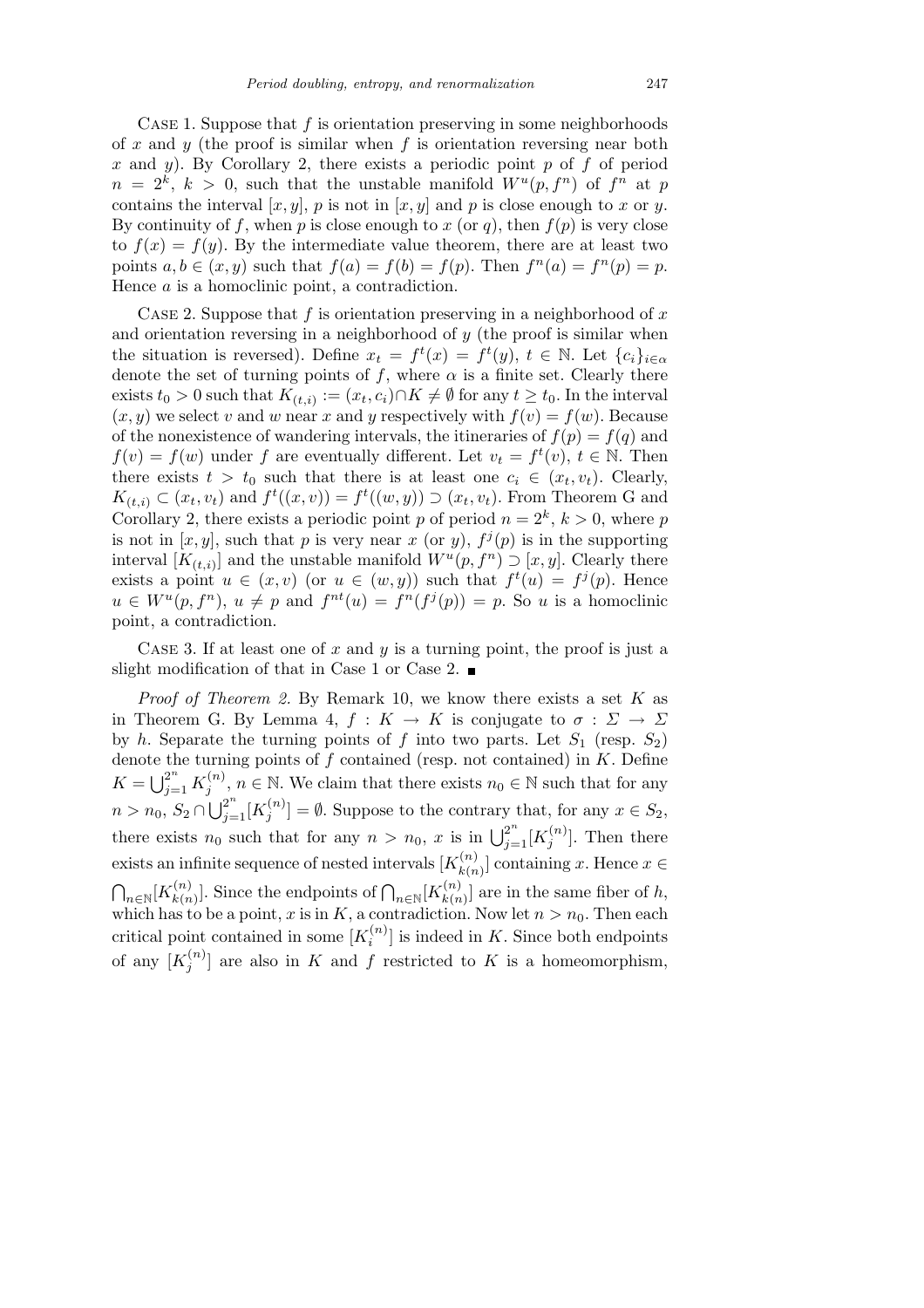*f* maps each  $[K_i^{(n)}]$  $\binom{n}{j}$  onto another  $[K_k^{(n)}]$  ${k^{(n)}$ . The remaining thing is to show that the maximal diameter  $D^{(n)}$  of  $[K_i^{(n)}]$  $j^{(n)}$  with  $j \in \{1, \ldots, 2^n\}$  goes to zero when  $n \to \infty$ , and therefore *f* is infinitely renormalizable. Notice that  $\{D^{(n)}\}_{n=1}^{\infty}$ is a decreasing sequence. Let  $\lim_{n\to\infty} D^{(n)} = D$ . Clearly,  $D \geq 0$ . Let us call  $[K_i^{(n)}]$  $\{f^{(n)}_j\}, j \in \{1, \ldots, 2^n\},\$  the *n*th level intervals. Suppose that  $D > 0$ . Then for each *n*, there exists at least one *n*th level interval with diameter  $\geq D$ , and only those *n*th level intervals with diameter  $\geq D$  can contain deeper level intervals with diameter  $\geq D$ . Therefore one can have an infinite sequence of nested intervals  $[K_i^{(n)}]$  $\left[\begin{array}{c} n \geq D. \text{ Therefore, the can have an infinite sequence } \\ \left[\begin{array}{c} n \end{array}\right] \text{ with diameter } \geq D, \text{ and hence } \bigcap_{n=1}^{\infty} [K_j^{(n)}]$  $\binom{n}{j}$  has diameter  $\geq D$ . This contradicts the fact that the intersection is a point (Lemma 4).  $\blacksquare$ 

## **References**

- [AKM] R. L. Adler, A. G. Konheim and M. H. McAndrew, *Topological entropy*, Trans. Amer. Math. Soc. 114 (1965), 309–319.
- [BORT] H. Bass, M. V. Otero-Espinar, D. N. Rockmore and C. P. L. Tresser, *Cyclic Renormalization and Automorphism Groups of Rooted Trees*, Lecture Notes in Math. 1621, Springer, Berlin, 1996.
	- [Bl1] L. Block, *Homoclinic points of mappings of the interval*, Proc. Amer. Math. Soc. 72 (1978), 576–580.
	- [Bl2] —, *Simple periodic orbits of mappings of the interval*, Trans. Amer. Math. Soc. 254 (1979), 391–398.
	- [BC] L. Block and W. A. Coppel, *Dynamics in One Dimension*, Lecture Notes in Math. 1513, Springer, Berlin, 1992.
	- [BH] L. Block and D. Hart, *The bifurcation of periodic orbits of one-dimensional maps*, Ergodic Theory Dynam. Systems 2 (1982), 125–129.
	- [Bo] R. B owen, *Entropy for group endomorphisms and homogeneous spaces*, Trans. Amer. Math. Soc. 153 (1971), 401–414.
	- [BF] R. Bowen and J. Franks, *The periodic points of the disc and the interval*, Topology 15 (1976), 337–342.
- [DGMT] S. P. Dawson, R. Galeeva, J. Milnor and C. Tresser, A monotonicity *conjecture for real cubic maps*, in: Real and Complex Dynamical Systems, B. Branner and P. Hjorth (eds.), NATO Adv. Sci. Inst. Ser. C Math. Phys. Sci. 464, Kluwer, Dordrecht, 1995, 165–183.
	- [Ge] T. Gedeon, *Stable and non-stable non-chaotic maps of the interval*, Math. Slovaca 41 (1991), 379–391.
	- [Hu] J. H u, *Renormalization*, *rigidity and universality in bifurcation theory*, Ph.D. dissertation, Department of Math., City Univ. of New York, 1995.
	- [HS] J. Hu and D. Sullivan, *Topological conjugacy of circle diffeomorphisms*, Ergodic Theory Dynam. Systems 17 (1997), 173–186.
	- [JS1] V. Jiménez López and L. Snoha, *There are no piecewise linear maps of*  $type 2^{\infty}$ , preprint, 1994.
	- [JS2]  $\,\,\tilde{\,\,\,}$  —,  $\,\,\tilde{\,\,}$  *All maps of type*  $2^{\infty}$  *are boundary maps*, preprint.
	- [Kl] P. E. Kloeden, *Chaotic difference equations are dense*, Bull. Austral. Math. Soc. 15 (1976), 371–379.